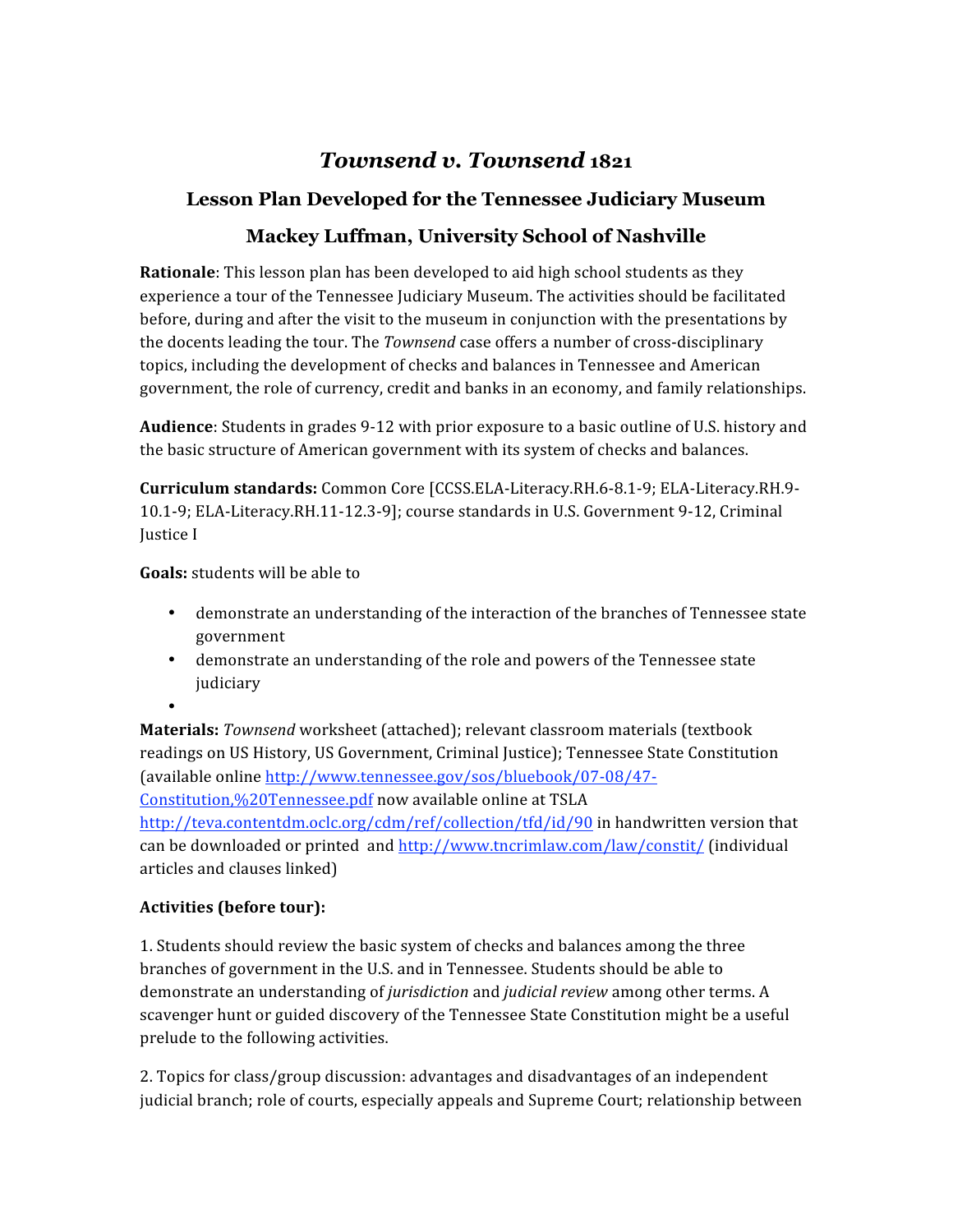the courts and other parts of state government. Prepare questions about the judicial branch in Tennessee for the docent.

3. Divide students into trios or groups divisible by three. For the terms of the *Townsend*  case, each student in a trio should be assigned the viewpoint of one of the branches of government: executive, legislative, judicial. The members of each trio should collaborate to answer the questions on *Townsend* worksheet during and after the tour.

4. (optional) Assign students to review or research the following topics: state banks in the early 1800s (why have them?), the Panic of 1819 (causes and effects), 'family life' for wealthier property‐owners in the early 1800s (expectations for parents, children and managing properties).

### **Activities (after the tour):**

1. Allow the trios/groups to work together to clarify their answers to the worksheet questions and to formulate their responses.

2. Facilitate class discussion by soliciting student responses to worksheet questions and exercises. Answers to worksheet questions will vary, but the questions themselves can be tailored to prepare the students for a specific assessment opportunity.

#### **Assessment possibilities:**

1. Write an essay that compares and contrasts the *Townsend* case with *Marbury v. Madison*  as examples of the Tennessee and US judicial branches exercising their power of judicial review. Appropriate topics might include the jurisdictions of the courts, the rights of individuals, and the powers granted (or implied) to the branches and institutions of government. Students could cite or link to Article V, sections 1‐12 (establishing judicial power) and Article XI (Declaration of Rights) in 1797 Constitution; Article VI, section 1 (establishing judicial power) in 1835 Constitution.

2. Assign additional research into the *Townsend* case and reactions to it in Tennessee at the time. Facilitate a debate between two teams in which students role‐play as legislators, judges and executives responding to the *Townsend* decision; how should the rest of the government respond to the decision? Should they attempt to overturn the justices' decision through legislation, or to respect the decision and look for other ways to help the state banks at the time?

3. Assign a research project resulting in an essay, poster or presentation that compares and contrasts the documentation of the *Townsend* decision as shown by the museum exhibit with a TN Supreme Court decision since 1995. What would Judge Haywood recognize and understand from a current-day decision? How have court decisions and the way they are documented and published changed since 1821?

4. Assign a group presentation in which each trio of students presents their evaluation of the *Townsend* decision as an example of "checks and balances" in action.